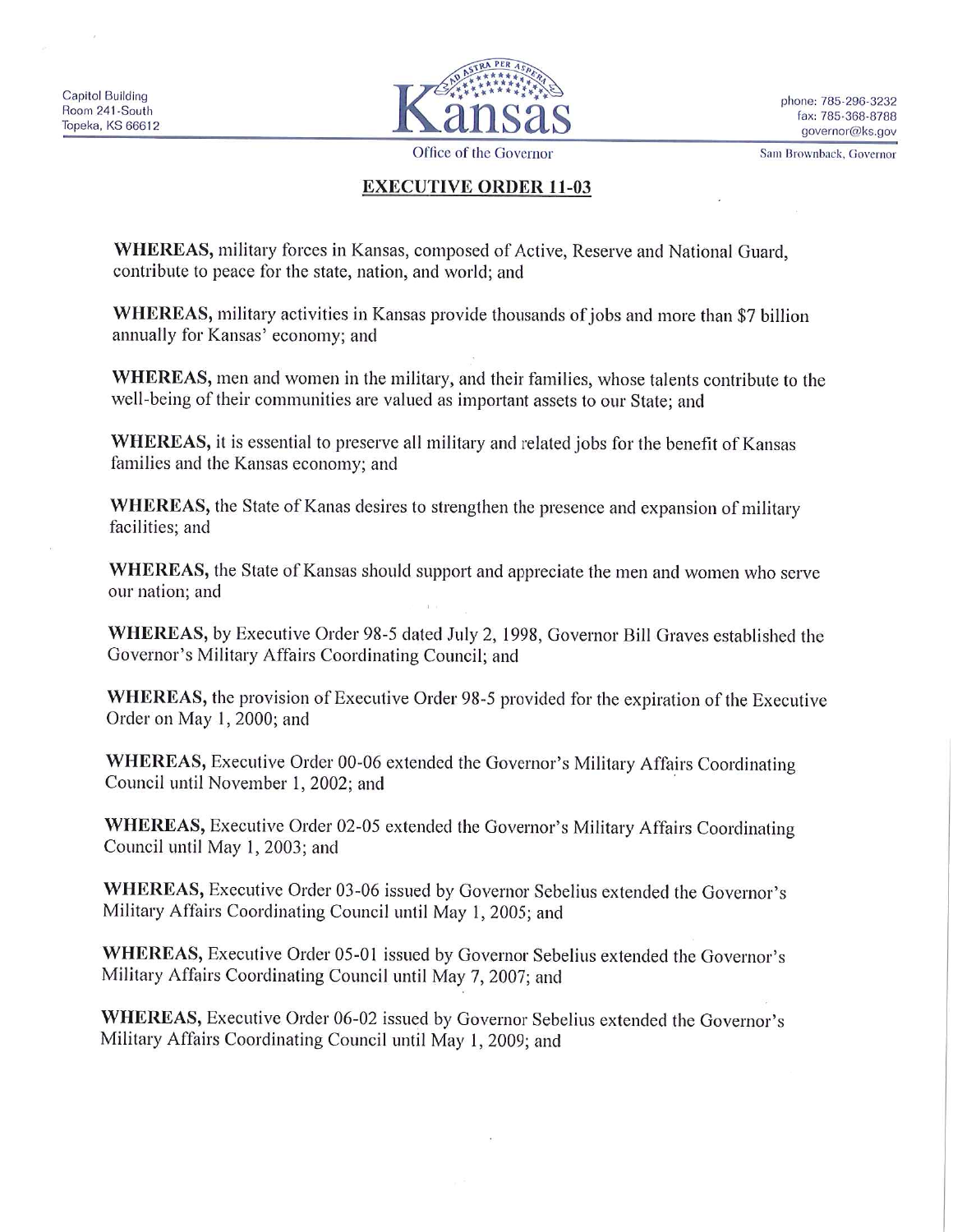**WHEREAS,** Executive Order 09-06 issued by Governor Parkinson extended the Governor's Military Affairs Coordinating Council until February 28, 2011 unless rescinded earlier or lengthened by executive order.

**NOW, THEREFORE,** pursuant to the authority vested in me as Governor of the State of Kansas, I hereby incorporate by reference Executive Orders 98-5, 00-06, 02-05, 03-06, 05-01, 06-02, and 09-06 and continue said Governor's Military Council, with the following purposes and charges, which shall be controlling from the effective date of this order:

- I. The Council shall be composed of no more than thirty members appointed by the Governor. The Governor will designate one member as Chair and may designate other offices as deemed appropriate. Base/Post Commanders may serve as ex-officio members of the Council.
- 2. Members of the Council shall serve at the pleasure of the Governor and shall meet upon the call of the chairperson as necessary to carry out the duties outlined in this executive order.
- 3. Members of the Council shall receive no compensation, subsistence allowance, mileage or expenses from the State of Kansas.
- 4. The Council's duty will be to initiate, act upon and consider all necessary strategies to:
	- a. Optimize the military presence in Kansas through removal of operational impediments, increasing operating efficiencies, and recruitment/acquisition of new missions and force structure;
	- b. Active foster close, effective cooperation among the instillations and public and private sectors throughout the State;
	- c. Aggressively pursue initiatives to enhance the quality of life for veterans and all active and reserve component military personnel;
	- d. Promote Kansas as a desired location for all Department of Defense retirees;
	- e. Explore and develop outreach opportunities for individuals discharging or retiring from military service to use their talents and skills as members of the Kansas workforce;
	- f. Assist in the development, coordination, and execution of strategy required by any future change in missions proposed by the Department of Defense.
	- g. Grow defense-related industries in areas around the state's military bases and instillations.

This document shall be filed with the Secretary of State as Executive Order No. 11-03 and shall become effective immediately.

## **IT IS SO ORDERED**